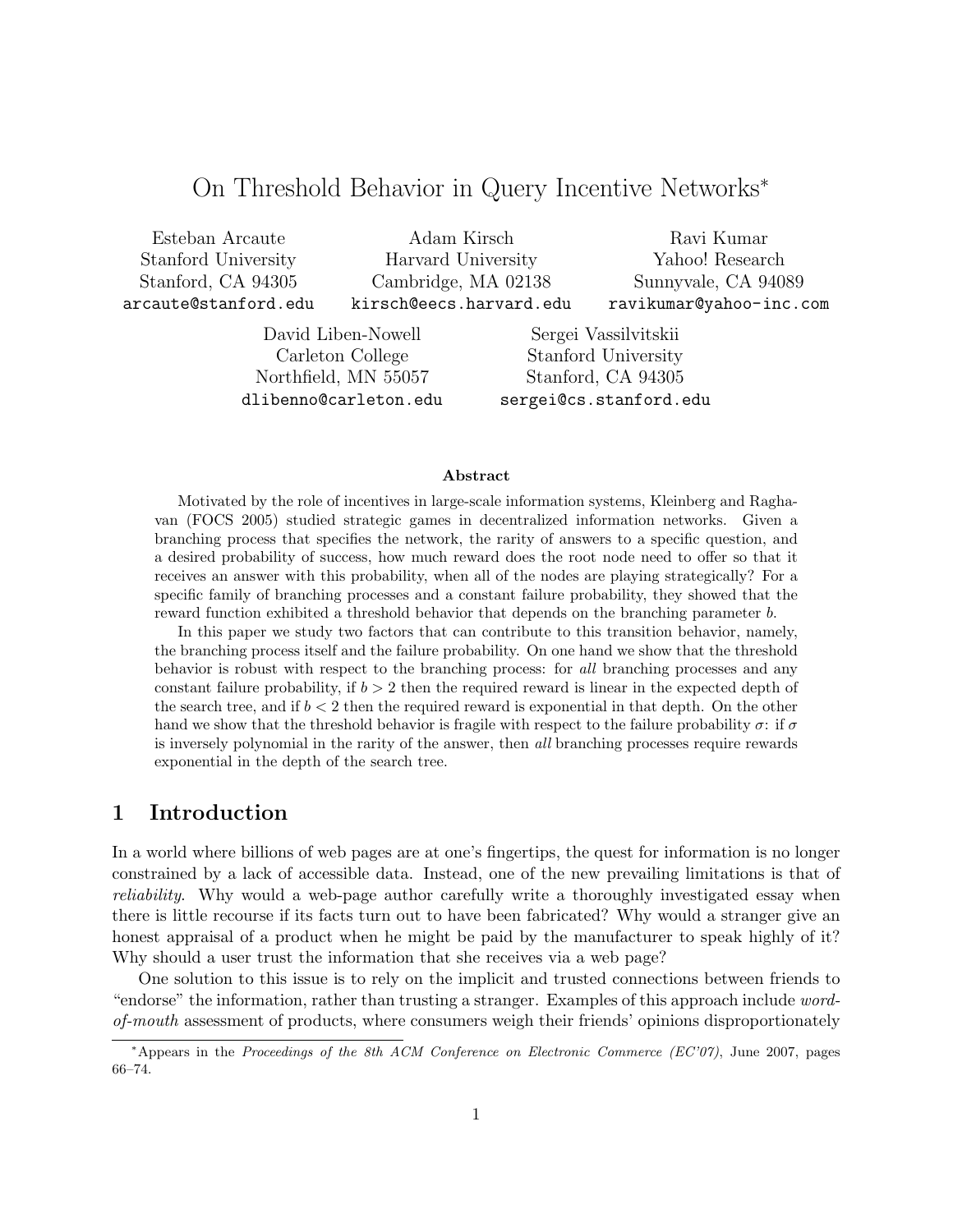heavily in choosing among products, and the more intentional *viral marketing*, in which companies encourage consumers to convince their friends to purchase the same products (e.g., [3, 4, 10, 11, 13, 15]). Seeking information only from one's immediate friends vastly limits the pool of candidate experts, but one might trust one's friends to answer a query by asking their friends, who might in turn ask their friends, and so on. The social network serves as an implicit "web of trust" for endorsing acquired information: an answer to a question comes equipped with a path of trusted relationships in the social network connecting the querier to the answer (e.g.,  $[1, 5-8, 14, 16]$ ). In fact, explicit systems to connect information seekers with domain experts through a chain of trusted relationships have been introduced both in research (e.g., [9,17,18]) and commercial (e.g., LinkedIn, Visible Path) settings. Similarly motivated applications arise within the peer-to-peer domain, in which participants look to find a short chain to a peer with a sought piece of information, such as a music file.

Of course, unlike one's direct friends, one's friends' friends' friends have only the mildest of social incentives to answer one's questions. In the peer-to-peer domain, for example, this lack of incentive leads to the "free-rider" problem, which is potentially debilitating for these systems: if many users join a peer-to-peer system looking only to acquire information, without sharing any of their own knowledge, then there will be essentially no information to exchange. An explicitly economic perspective has proven extremely valuable to combat this problem, by directly incentivizing participation. In our information-seeking context, one can imagine offering a reward to one's friends for an answer to a query. For a sufficiently high offered reward, if one's friends cannot directly answer the question, they can choose to act as middlemen, seeking to acquire an answer by offering their friends a cut of the reward (and saving the rest for themselves).

In such a setting, it becomes useful to think of the agents involved in the system as buyers and sellers of information, who act strategically to try to maximize their profit. Suppose that Alice is offered a "finder's fee" of  $r$  dollars for information that she does not possess. There is a natural tradeoff in this context: she can choose to offer a small amount  $(\ll r)$  to her friends, hoping that they will provide the sought information at this relatively cheap price (allowing Alice to pocket the large difference between her receipt and outlay), or she can make a larger offer ( $\approx r$ ) to her friends, taking a lower profit margin in exchange for the presumably increased odds of her friends being willing and able to produce the sought information.

Query incentive networks. Motivated by these types of scenarios, Kleinberg and Raghavan introduced query incentive networks as a model of information acquisition in a strategic networked environment [12]. We give a brief overview of that work here, deferring the technical details until Section 2. Consider a *root* node  $v_{\text{root}}$  in a large network who wishes to learn an *answer* to a particular query (e.g., answer a particular question, find a person who can provide a particular service, etc.), and is willing to pay for such an answer. We seek an analytically tractable model that captures the tradeoff between the amount that  $v_{\text{root}}$  is willing to pay for an answer and the likelihood that she obtains an answer.

Kleinberg and Raghavan [12] introduce such a model. For analytical convenience, they first model the network as an infinite tree with  $v_{\text{root}}$  as the root. To capture the key tradeoff described above, they introduce a natural game-theoretic foundation, with players in the game representing nodes in the network. Then they examine the Nash equilibrium behavior of this game.

The model is as follows. We assume that every node has an answer to the query independently with probability  $1 - p = 1/n$ , and that the root node  $v_{\text{root}}$  would like to acquire an answer with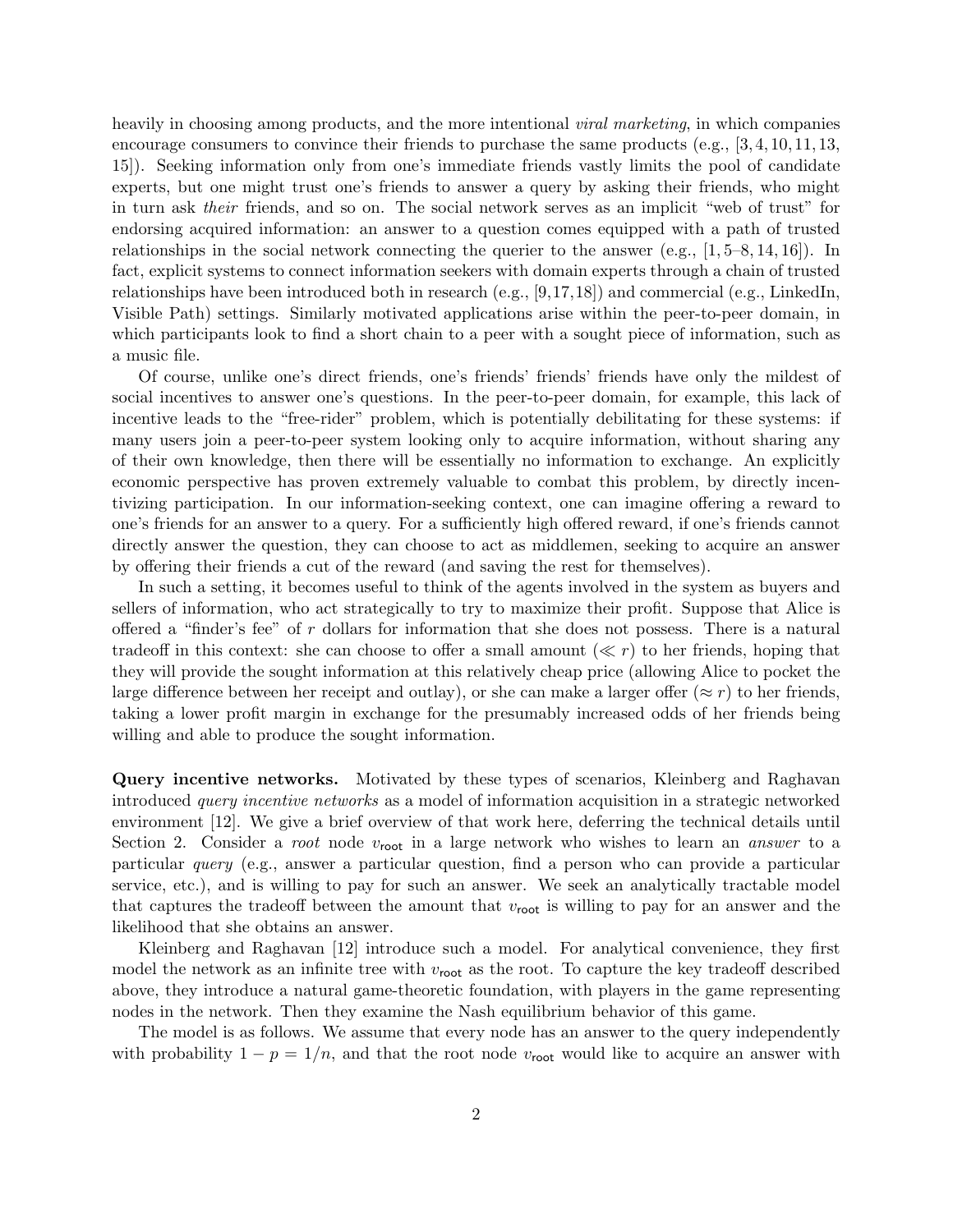probability at least  $\sigma \in (0,1)$ . Here *n* is the *rarity* of an answer; it is the expected number of nodes that the root must query to obtain an answer. The root  $v_{\text{root}}$  offers each of its neighbors in the network (that is, children in the tree) a reward r for an answer. (Note that the quantities  $r$ and  $\sigma$  are fixed in advance, and are not determined by any strategic behavior of the root; in fact, the root has no strategic behavior and exists only for the purpose of formulating the model.) We assume that rewards are scaled so that there is a unit cost for sending an answer to one's parent. Thus if a child of the root has an answer, it can simply return the answer to  $v_{\text{root}}$ , pocketing the reward r less the unit cost of returning the answer. (For the purposes of tie breaking, if more than one answer is found  $v_{\text{root}}$  chooses arbitrarily among all received answers. The cost of participation in the offer process is 0 and thus having an answer that is not selected results in zero payoff.) A child v that does not have an answer can propagate the query to its children in turn, offering some integral reward  $0 \leq f_v(r) \leq r-1$ . If node v receives an answer from one of its children, then v will propagate that answer to its parent. If that answer is selected by the root, then  $v$  will receive a payoff of  $r - f_v(r) - 1$ : node v receives r from its parent, pays  $f_v(r)$  to the child that returned an answer, and pays unit cost to propagate that child's answer to its parent.

Under this setup, nodes choose  $f_v(\cdot)$  strategically to maximize their expected payoffs. Note that a node that is offered a reward of zero will refuse to participate, for its utility would decrease by returning an answer. Furthermore, as a concrete tie-breaking rule, we assume that a node that is offered a reward of one will always forward an answer to its parent, even though the one unit of reward it receives would be spent on passing the answer.

We have now defined the network model and the corresponding game, and so it would appear that we are ready to move to analyzing the Nash equilibrium properties of this system. However, as pointed out by Kleinberg and Raghavan, the use of a deterministic network model has a major deficiency. Indeed, a node in a real network is typically aware only of the local structure of the network (e.g., its neighbors, and possibly its neighbor's neighbors). However, if we are interested in the Nash equilibrium behavior of a game played by the nodes in a deterministic network, then there is a hidden assumption that every node is able to adjust its strategy with respect to any other node; in effect, every node knows the entire network.

To deal with this technical issue, Kleinberg and Raghavan introduce some randomness into the network model. To specify the network, consider a full  $d$ -ary tree where every node is *active* independently with some probability  $q$ . The network consists of the subgraph induced by all active nodes in the root's connected component. Nodes must form their strategies before the set of active nodes is revealed. Thus, the information that any node has about its connectivity to any other node decreases rapidly with the original distance between them in the tree, which is a natural property for the model to have. (Of course, in the Nash equilibrium setting, a node can still adjust its strategy in response to the strategy of every other node, but now it must do so under some uncertainty about which nodes actually participate in the game.)

Kleinberg and Raghavan show that, under some mild technical restrictions, there is a unique pure strategy Nash equilibrium, which is symmetric. Let  $g(\cdot) = g_{\nu}(\cdot)$  denote the settings of the  $f_v(\cdot)$ 's that form this Nash equilibrium. The key tradeoff described above can now be phrased as follows: for a fixed  $\sigma \in (0,1)$ , how large must r be (as a function of n) in order for  $v_{\text{root}}$  to receive an answer to its query with probability at least  $\sigma$ , assuming that all nodes are playing according to the Nash equilibrium? That is, if  $v_{\text{root}}$  wants to receive an answer with probability at least  $\sigma$ , how much must it pay as answers become increasingly rare  $(n \to \infty)$ ?

Recall that every node in the tree is present independently with probability  $q$ . Then the number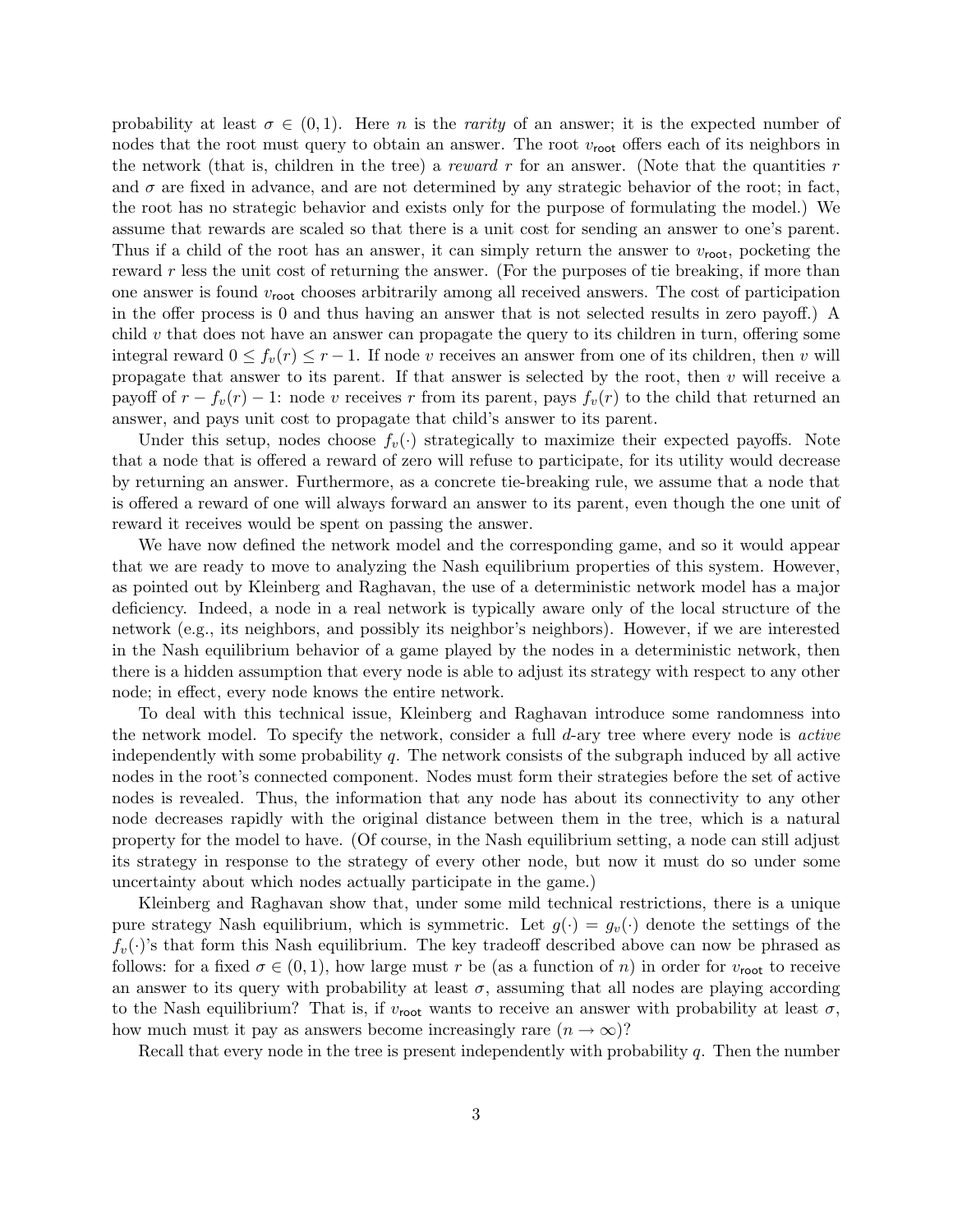of active children of any particular node in the original d-ary tree follows a binomial distribution  $\text{Bin}(d, q)$ —i.e., the probability that a node has exactly i children is given by  $\binom{d}{i}$  $\binom{d}{i} \cdot q^i \cdot (1-q)^{d-i}.$ Thus, the network can be thought of as a branching process, starting with  $v_{\text{root}}$ , where each node has a number of offspring nodes chosen independently from the distribution  $\text{Bin}(d, q)$ . The expected number of offspring of a node is then  $b := q \cdot d$ . It is a classical result in the theory of branching processes that there is a phase transition at  $b = 1$ : if  $b < 1$ , then the process almost surely dies with only finitely many nodes, while if  $b > 1$  then infinitely many nodes are produced with constant (non-zero) probability [2]. Thus for  $b < 1$  there is no amount that the root can offer to guarantee an answer with probability  $\geq \sigma$ , because for sufficiently large n, with probability exceeding  $1 - \sigma$ there simply will not be any node connected to  $v_{\text{root}}$  that has the answer. But the remarkable and unexpected result of Kleinberg and Raghavan is that there is a second phase transition in the reward that the root has to offer to receive an answer with probability  $\geq \sigma$ , for a constant  $\sigma$  not exceeding the extinction probability of the branching process:

- for  $q \cdot d < 2$ , the root must offer a reward  $r = \Omega(n^{\varepsilon})$ , for some constant  $\varepsilon > 0$ , to receive an answer with probability  $> \sigma$ .
- for  $q \cdot d > 2$ , the root receives an answer with probability  $\geq \sigma$  by offering reward  $r = O(\log n)$ .

The unexpected result here is that, for  $1 < b < 2$ , with constant probability the network is an infinite tree, in which case there is an answer within the first  $O(\log n)$  levels of the tree with high probability. But in this range, the root must offer a reward exponentially larger than the length of the path from  $v_{\text{root}}$  to the nearest answer. The required reward then decreases drastically for  $b > 2$ , and there does not appear to be a phase transition in the underlying branching process that can easily explain this threshold. Thus, there appears to be a fundamental difference between networks that support efficient answering of queries in principle and those that support efficient answering of queries in the presence of incentives.

Our results: Arbitrary branching processes. The class of network models studied by Kleinberg and Raghavan is natural but highly restricted. In particular, their assumption that every node is active independently is convenient, in that it allows them to think of the network as being generated by a branching process with a specific offspring distribution  $(\text{Bin}(d, q))$ . However, since their main result is ultimately interesting largely because of a contrast with the standard theory of branching processes, one might wonder whether it can be generalized to other types of branching processes.

We show that this is indeed the case for *arbitrary* branching processes. As above, let  $d$  denote the (finite) maximum number of children of a node. Let  $c_i$  denote the probability of a node having exactly *i* children for  $0 \leq i \leq d$ , and let  $b := \sum_{i=0}^{d} i \cdot c_i$  denote the expected number of children of a node. We show that the threshold behavior observed by Kleinberg and Raghavan—that is, a phase transition at  $b = 2$  in the required payment that the root must make to receive an answer with constant probability  $\sigma \in (0,1)$ —is robust with respect to the branching process. Specifically, we show that for  $b > 2$ , the required reward is linear in the expected depth of the search tree (and hence  $O(\log n)$ ; and for  $b < 2$ , the required reward is exponential in that depth and hence  $n^{\Theta(1)}$ . We also show that when  $b = 1$ —that is, right at the cusp of the phase transition in the branching process—the required payment is superexponential in the (linear in  $n$ ) expected depth of the search "tree": when the branching process is just a ray (i.e.,  $c_1 = 1$ ), the root must pay  $[\Omega(n)]!$  to receive an answer with constant probability.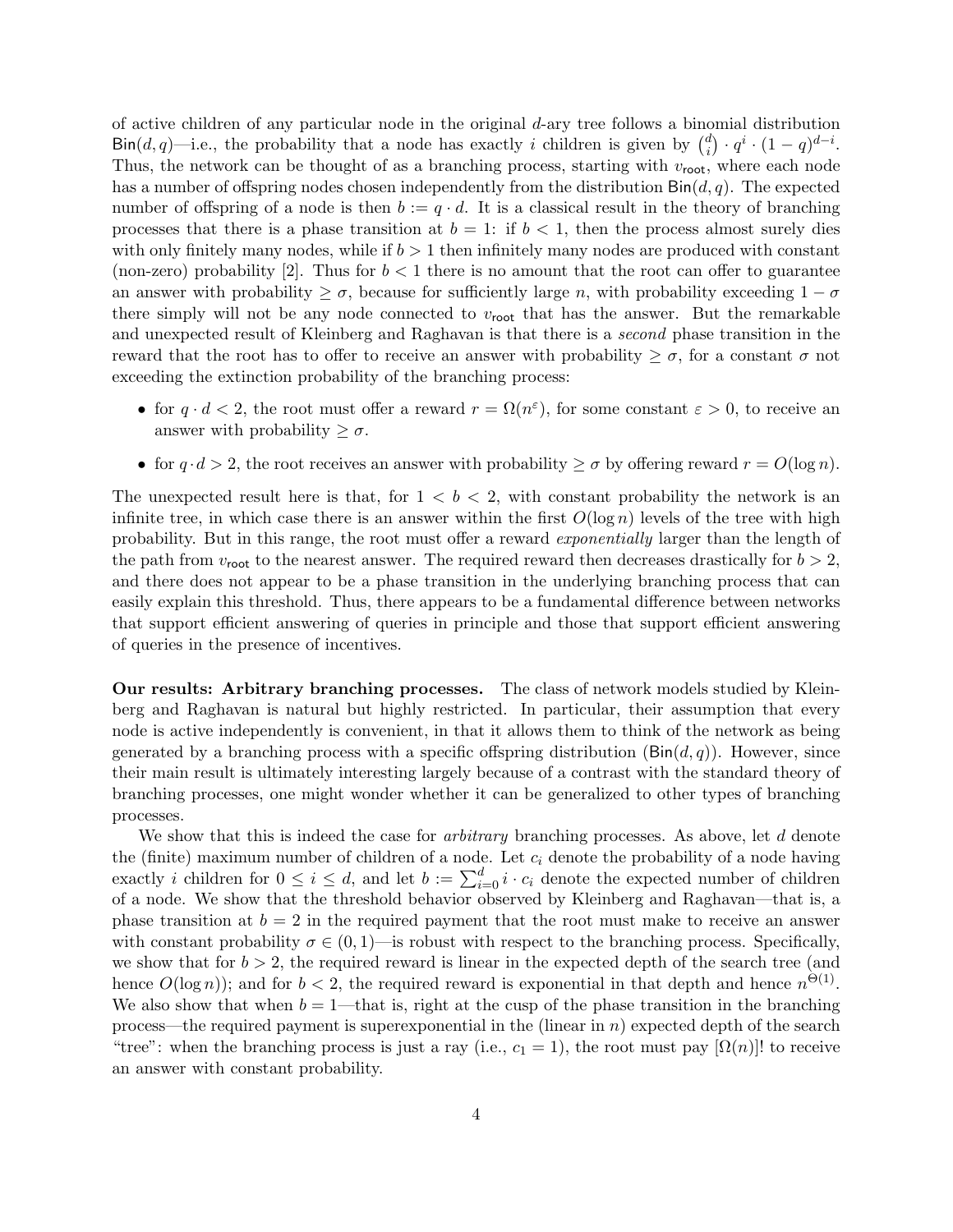|           | constant $\sigma$                   | $\sigma \geq 1-1/n$ |  |
|-----------|-------------------------------------|---------------------|--|
| b < 1     | dies w.p. $1$                       |                     |  |
| $b=1$     | $\Omega(n!)$ if $c_1 = 1$ (Thm. 5); |                     |  |
|           | otherwise dies w.p. 1               |                     |  |
| 1 < b < 2 | $n^{\Theta(1)}$ (Thm. 4 & 8)        |                     |  |
| b > 2     | $O(\log n)$ (Thm. 4)                | (Thms. 9 & 10)      |  |

Table 1: Statement of results for arbitrary branching processes.

These results are interesting for a variety of reasons. Perhaps most potently, they tell us that the threshold behavior discovered by Kleinberg and Raghavan is a much more general phenomenon than it may seem at first glance. In particular, since the threshold condition is so simple, our results suggest that these sorts of phenomena may have a more intuitive probabilistic interpretation. Such an interpretation may well prove crucial to the further development of the theory of query incentive networks, as more insights are needed to make quantitative statements for more general classes of network models.

Our results: Decreased tolerance for failure. In both the original results of Kleinberg and Raghavan and in the results described above, it is assumed that the lower bound  $\sigma$  on the probability that a root receives an answer is held constant as  $n \to \infty$ . In this paper we also consider the case where the  $\sigma = 1-o(1)$ . We show that, surprisingly, the  $b = 2$  threshold described above completely vanishes when we demand a success probability  $\sigma \geq 1 - 1/n$ . In particular, for any branching process, the root must offer a reward of  $n^{\Omega(1)}$  in order to acquire an answer with probability  $\geq 1-1/n$ . We also show that this result is tight: for any branching process that is guaranteed not to die (i.e.,  $c_0 = 0$ ) and is not a ray (i.e.,  $b > 1$ ), the root can offer a reward of  $n^{O(1)}$  to achieve success probability  $\geq 1 - 1/n$ . (The case of a ray, as described above, requires a reward exponential in  $n$ .) Thus, although it is robust to arbitrary changes to the branching process, the threshold is fragile with respect to the failure probability: if the desired success probability  $\sigma$  is inversely polynomial in n, then all branching processes require rewards exponential in the depth of the search tree.

Our results are summarized in Table 1.

### 2 Technical Preliminaries

In this section we formalize some of the more technical aspects of query incentive networks in order to define the main parameters and concepts that we use throughout the paper.

#### 2.1 The reward structure in query incentive networks

Recall that the query incentive network model is characterized by a branching process representing the friendship or trust network on which the queries are propagated. We have explained the game in the previous section, and following the proof in [12], we can show that subject to minor technical conditions, a pure Nash equilibrium always exists and is unique.

Let  $\hat{\phi}_j$  be the probability that no node in the first j levels of the tree (excluding the root) has the answer. We show that the amount of reward the root needs to offer is tightly connected to the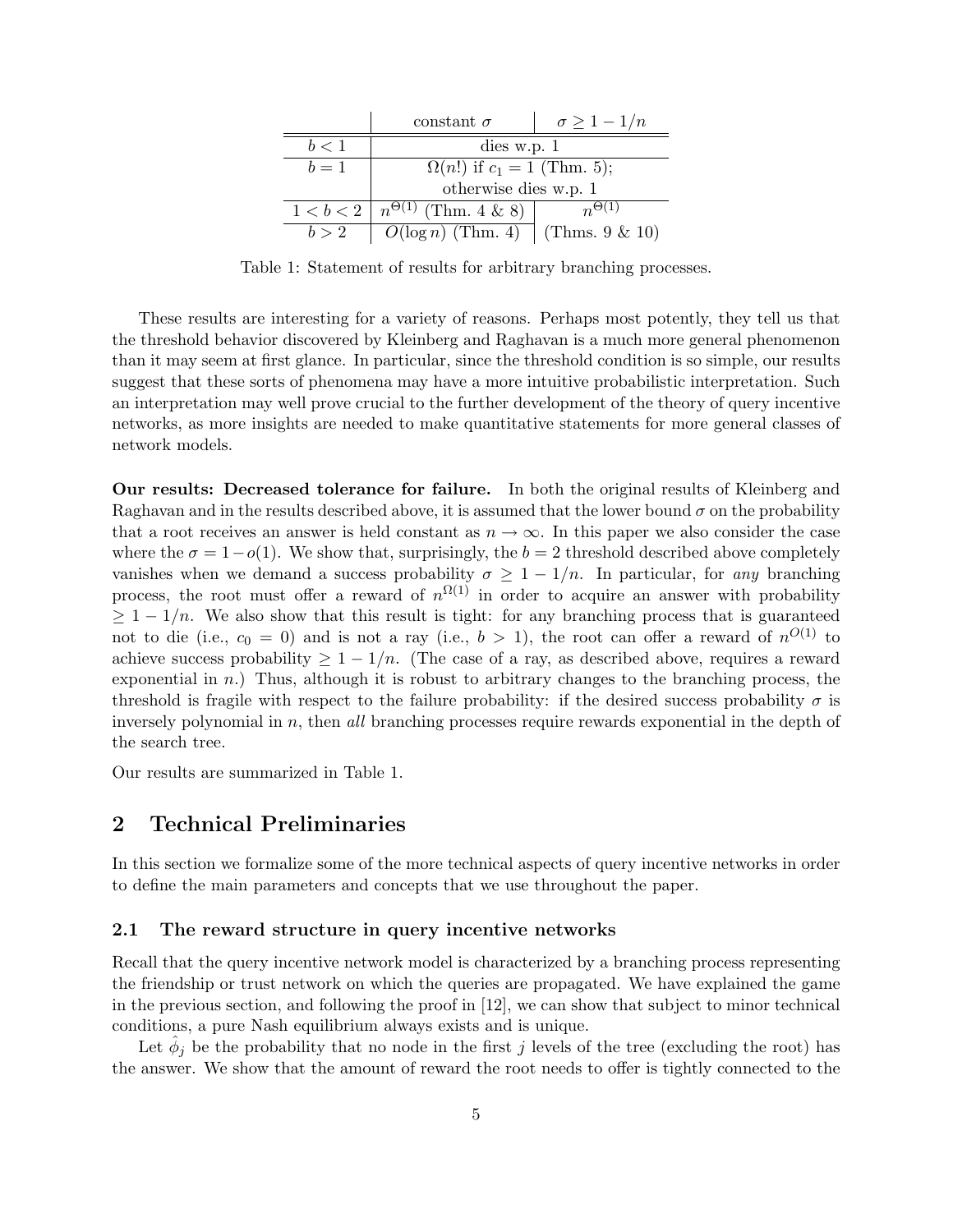| $\boldsymbol{n}$         | <i>rarity</i> ; each node has an answer w.p. $1/n$                                          |  |
|--------------------------|---------------------------------------------------------------------------------------------|--|
| $\boldsymbol{p}$         | probability of <i>not</i> having answer $= 1 - 1/n$                                         |  |
| d                        | $\max \#$ of children of a node                                                             |  |
| $c_i$                    | prob. that $\#$ of children $=i$<br>$0 \leq i \leq d$                                       |  |
| q                        | in [12], each of d children is <i>active</i> w.p. q                                         |  |
| $\boldsymbol{b}$         | expected $#$ children of a node                                                             |  |
|                          | $b=\sum_{i=1}^d i\cdot c_i$<br>$(in [12], b = qd)$                                          |  |
| $\sigma$                 | required probability root receives an answer                                                |  |
|                          |                                                                                             |  |
| $\sigma_0, \kappa_0$     | sufficiently small constants $< 1$                                                          |  |
| $g_v(r)$                 | in equilibrium, when v is offered reward r and v has no answer, v offers $g_v(r)$           |  |
|                          | to its children                                                                             |  |
|                          | for a symmetric equilibrium, write $g(r)$ for $g_v(r)$                                      |  |
| $g(r)$<br>$\hat{\phi}_j$ | prob. no node at level $\leq j$ of tree has an answer                                       |  |
| $\delta(r)$              | min # of iterations of $g(\cdot)$ to go from r to 0                                         |  |
| $u_j$                    | jth "reward breakpoint": $u_j = \min_r {\delta(r) \geq j}$                                  |  |
| $\Delta'_j$              | point of indifference in expected payoff between setting $g(u_j + \Delta'_j) = u_{j-1}$ and |  |
|                          | $g(u_j + \Delta'_j) = u_j$                                                                  |  |
| $\Delta_i$               | gap between breakpoints; $\Delta_j = [\Delta'_j] = u_j - u_{j-1}$                           |  |
|                          | $R_{\sigma}(n, b)$ reward necessary to find answer w.p. $\sigma$ given $n, b$               |  |
|                          |                                                                                             |  |
| $\overline{T}$           | generating function for the branching process                                               |  |
| $z_{\overline{T}}$       | prob. that the branching process becomes extinct                                            |  |

Table 2: Various notation used throughout.

rate of decay of the  $\hat{\phi}_j$ 's. To understand this connection, we delve deeper into the Nash equilibrium conditions for each node.

To understand the strategy space of a node  $v$ , fix the actions of all other nodes. Node  $v$  is offered a reward r by its parent. If  $v$  has the answer, it keeps the reward, and returns the answer to the parent. If v does not have the answer then it must make some offer  $g_v(r)$  to its children for an answer. Since the Nash equilibrium is unique, and the information set of all nodes is identical, the Nash equilibrium is symmetric and  $g_v(r)$  is independent of v; we refer to this function of r as  $g(\cdot)$ .

Nodes being rational,  $g(r)$  is non-decreasing, and we can define  $\delta(r)$  as the minimum number of times we need to iterate  $g(\cdot)$  starting at r to reach 0. Observe that  $\delta(r)$  is precisely the maximum number of levels in the search tree the query will reach if the root offers reward r. We define  $u_j$  to be the minimum r such that  $\delta(r)$  is at least j.

We are now ready to state the Nash condition that occurs at each node. The node is offered some reward  $r$ , and offers a value  $s$  to its children. Remembering the transaction cost of 1, the expected payoff is:

$$
(r-1-s)\cdot (1-\hat{\phi}_{\delta(s)}).
$$

Since every node intends to maximize its payoff, the value for s should come from the set  $\{u_1, u_2, \ldots, u_{\delta(r)}\}.$ If not, the value for s can be reduced without affecting the success probability, thereby increasing the total payoff.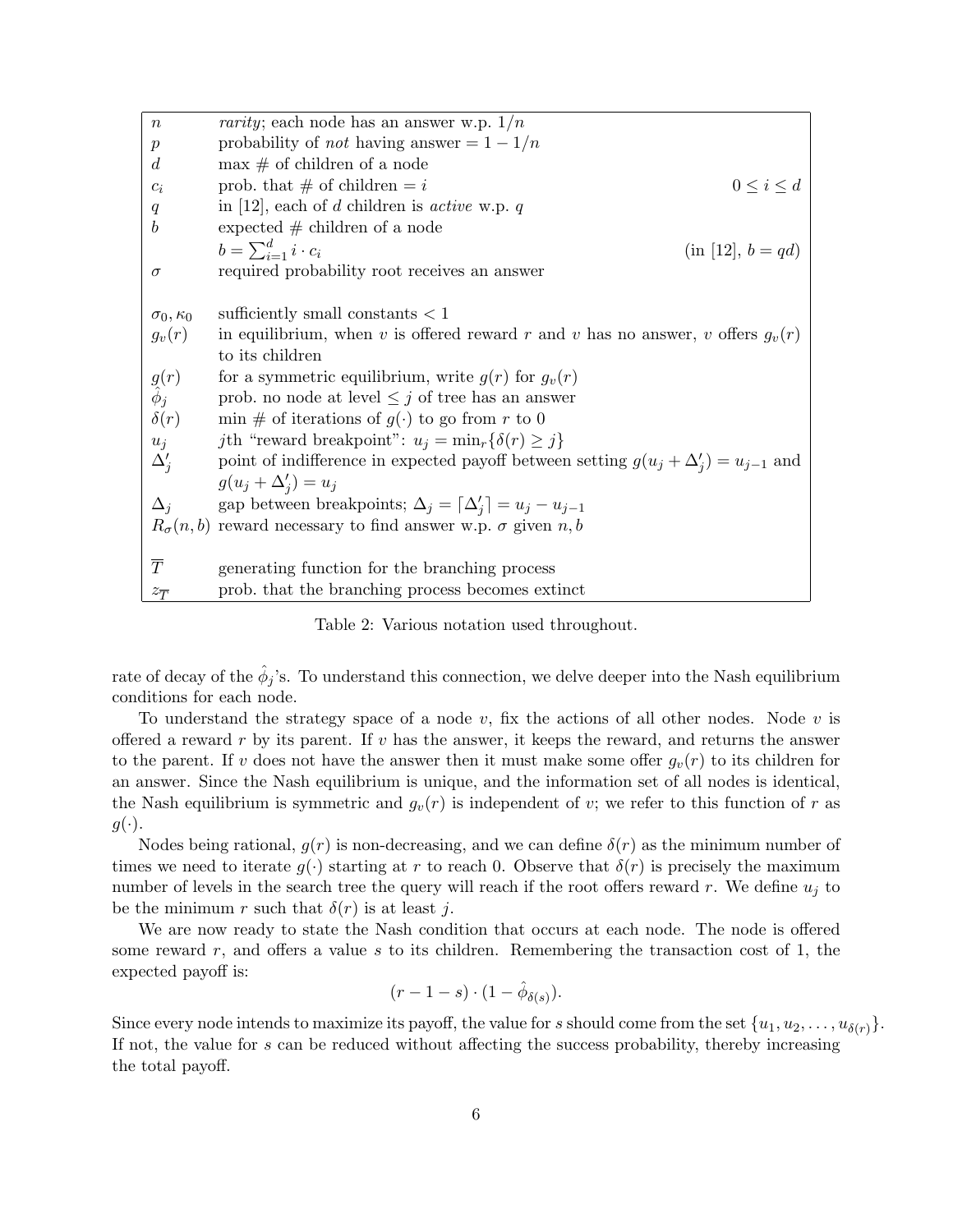We can build up the value of  $u_j$  inductively. We define  $u_1 = 1$ . By the way we have set up the problem, a node receiving a reward offer of  $u_i$  will propagate the query j levels into the tree, and achieve a success probability of  $1 - \hat{\phi}_j$ . Consider what happens to the expected payoff as we increase the reward offered to the node from  $u_j$ . At  $u_j$  a node will offer  $u_{j-1}$  to its children, thereby obtaining an expected reward of:

$$
(u_j - u_{j-1} - 1)(1 - \hat{\phi}_{j-1}).
$$

This will assure  $v$  that the query is propagated  $j$  more levels into the tree. However, at some point, there will be a value  $c$  such that

$$
(u_j + c - u_{j-1} - 1)(1 - \hat{\phi}_{j-1}) = (u_j + c - u_j - 1)(1 - \hat{\phi}_j);
$$

this can be seen by comparing the growth rates of the two quantities. In other words, it will be more advantageous for v to keep less money for itself—namely,  $(c-1)$  as opposed to  $(u_j - u_{j-1} + c - 1)$  because the probability of success has increased from  $1-\hat{\phi}_{j-1}$  to  $1-\hat{\phi}_j$ . But this value of  $u_j + [c]$ (since all money is integral) is by definition  $u_{j+1}$ .

Let  $\Delta'_{j} = c$  and  $\Delta_{j} = \lceil \Delta'_{j} \rceil = u_{j} - u_{j-1}$ . Rewriting, we have

$$
(u_j + c - u_{j-1} - 1)(1 - \hat{\phi}_{j-1}) = (c - 1)(1 - \hat{\phi}_j)
$$
  

$$
(\Delta'_{j+1} + \Delta_j - 1)(1 - \hat{\phi}_{j-1}) = (\Delta'_{j+1} - 1)(1 - \hat{\phi}_j)
$$
  

$$
\frac{\Delta_j}{\Delta'_{j+1} - 1} + 1 = \frac{1 - \hat{\phi}_j}{1 - \hat{\phi}_{j-1}}.
$$

This leads us to an important equation on the growth of rewards:

$$
1+\frac{\Delta_j}{\Delta_{j+1}-1}\leq \frac{1-\hat\phi_j}{1-\hat\phi_{j-1}}\leq 1+\frac{\Delta_j}{\Delta_{j+1}-2},
$$

implying that (assuming  $\Delta_{j+1} \geq 2$ ):

$$
\frac{1}{\frac{1-\hat{\phi}_j}{1-\hat{\phi}_{j+1}}-1} \le \frac{\Delta_{j+1}}{\Delta_j} \le \frac{1}{\frac{1-\hat{\phi}_j}{1-\hat{\phi}_{j+1}}-1}+1.
$$
\n(1)

In the rest of the paper, we focus on bounding the reward needed for the root to achieve success with a certain probability. Let  $R_{\sigma}(n, b)$  denote the reward necessary to find the answer with probability at least  $\sigma$  given that the rarity is n and that the expected number of children is b. (Recall that the rarity  $n = 1/(1 - p)$  is the expected number of nodes that the root must query to obtain an answer.) From the discussion above it is clear that we can write

$$
R_{\sigma}(n, b) = \min_{j:1-\hat{\phi}_j > \sigma} u_j.
$$

This equation allows us to study the asymptotic growth of  $R_{\sigma}(n, b)$  by examining (since  $p < 1$ ), which is our approach in the rest of the paper.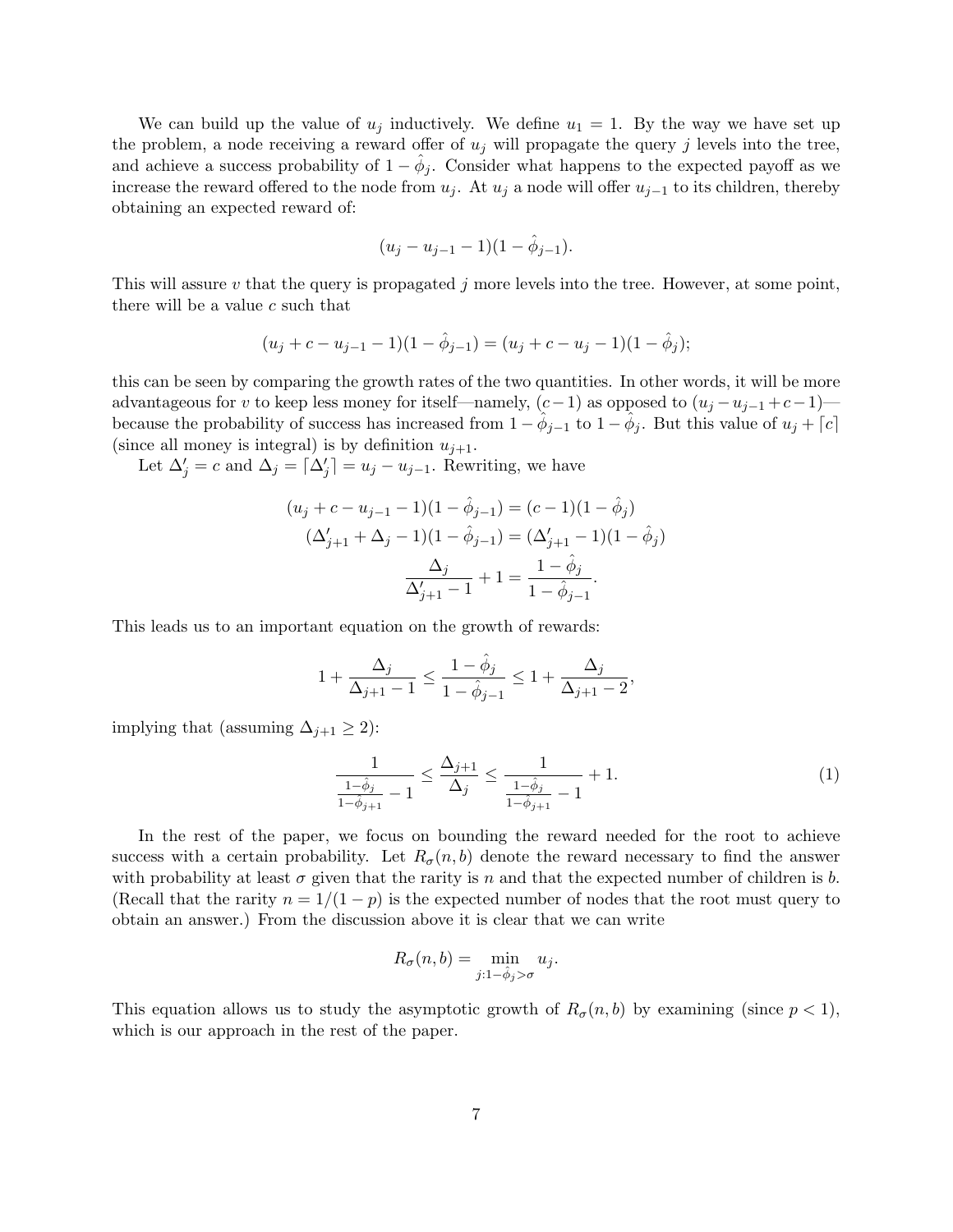#### 2.2 The general branching process model

We now focus our attention on the randomness used to generate the network. In their original model, Kleinberg and Raghavan begin with an infinite d-ary tree where each node is present independently with probability q. One can view this network as a result of a branching process where the number of children of each node follows a binomial distribution  $\text{Bin}(d, q)$ —i.e., the probability  $c_i$  that a node has exactly i children is given by  $\binom{d}{i}$  $\left(\frac{d}{i}\right) \cdot q^i \cdot (1-q)^{d-i}$ . Note that the expected branching factor  $b = d \cdot q$  is the crucial parameter for the branching process.

In this work, we begin again with a full d-ary tree, but instead of deleting nodes independently, we allow for dependencies between nodes lying at the same depth. In our analysis we assume that  $d$ is a constant, with  $d \geq 2$  to allow the network to be something other than a ray (that is, a directed path from the root). We model the network as a result of an arbitrary branching process [2]. More formally, we assume that any particular node has exactly  $i$  active children with probability  $c_i$ , and that the numbers of active children for different nodes are independent.

The generating function of the branching process is then given by

$$
\overline{T}(x) = \sum_{i=0}^{d} c_i x^i.
$$

We let b denote the expected number of (active) children of a node:

$$
b = \sum_{i=0}^{d} ic_i.
$$

Since a node has a non-zero probability of having no children, the overall branching process has a constant probability of dying out. We denote this probability by  $z_{\overline{T}}$ . Recall the classical result that, when  $b < 1$ , or  $b = 1$  with  $c_1 < 1$ , the branching process dies out almost surely, and when  $b > 1$  the branching process survives indefinitely with non-zero probability [2].

Now, each node u in the network possesses an answer independently with probability  $1-p = 1/n$ . We seek to analyze the asymptotics of the reward as a function  $n$ , the rarity of an answer.

Consider a given node  $u$  in the tree. We define the function

$$
t(x) = \overline{T}(px) = \sum_{i=0}^{d} c_i x^i p^i,
$$

so that

$$
1 - t(1) = 1 - \overline{T}(p) = 1 - \sum_{i=0}^{d} c_i p^i
$$

is the probability of getting an answer by querying a single layer of the tree. Furthermore, recalling that  $\hat{\phi}_j$  is the probability that no node in first j levels has an answer, we have that

$$
\hat{\phi}_j = t\left(\hat{\phi}_{j-1}\right) = t\left(t\left(\hat{\phi}_{j-2}\right)\right) = \cdots = t^{(j)}(1),
$$

where  $t^{(j)}(x)$  is the value obtained by iterating the function t at value x a total of j times.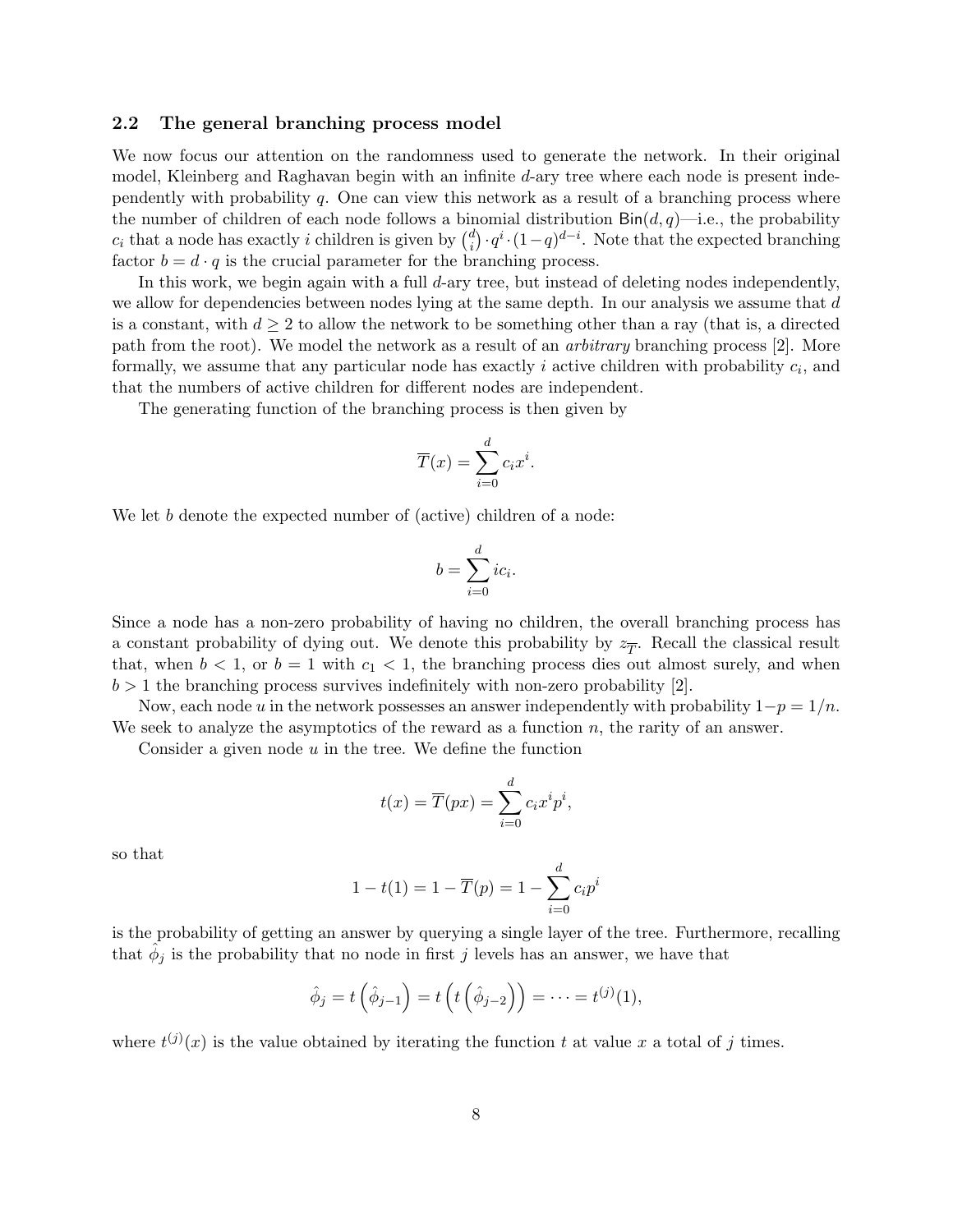#### 3 Persisting threshold: Arbitrary branching processes

In this section we explore the growth rate of rewards necessary to achieve a constant probability of success in arbitrary branching processes. From (since  $p < 1$ ), we know that these are fully determined by the decay rate of  $\hat{\phi}_j$ 's.

We show that the threshold observed by Kleinberg and Raghavan for binomial branching processes is part of a much more general phenomenon that occurs at  $b = 2$  in all branching processes. Specifically, when the average degree of a node is between 1 and 2—that is, when  $1 < b < 2$ —we show the rewards to be polynomial in n. When  $b > 2$  and thus the  $\hat{\phi}_j$ 's decay quickly, the reward will grow logarithmically in  $n$ .

Following the proof approach used in [12], we begin by bounding the value of  $t(x)$  for sufficiently small x close to 1. Recall the mean value theorem: for any function t, there exists a value  $y \in [x, 1]$ such that

$$
\frac{1-t(x)}{1-x} = \frac{1-t(1)}{1-x} + t'(y).
$$

To get a bound on  $t(x)$ , and therefore on the rate of decay of the  $\hat{\phi}_j$ 's, we first bound  $t(1)$  and  $t'(x)$ for x sufficiently close to 1.

Lemma 1.  $1-\frac{b}{n} \leq t(1) \leq 1-\frac{b}{4n}$  $\frac{b}{4n}$ .

Proof. We have

$$
t(1) - 1 = \sum_{i=0}^{d} c_i (p^i - 1)
$$
  
=  $(p - 1) \sum_{i=1}^{d} c_i \sum_{j=0}^{i-1} p^j$   
=  $-\frac{1}{n} \sum_{i=1}^{d} c_i \sum_{j=0}^{i-1} p^j$   
 $\ge -\frac{1}{n} \sum_{i=1}^{d} ic_i$   
=  $-\frac{b}{n}$ .

 $(since p < 1)$ 

Conversely,

$$
t(1) - 1 = -\frac{1}{n} \sum_{i=1}^{d} c_i \sum_{j=0}^{i-1} p^j
$$
  
\n
$$
\leq -\frac{1}{n} \left( \sum_{i=1}^{d} ic_i \right) p^d
$$
  
\n
$$
= -\frac{p^d b}{n}
$$
  
\n
$$
\leq \frac{b}{4n},
$$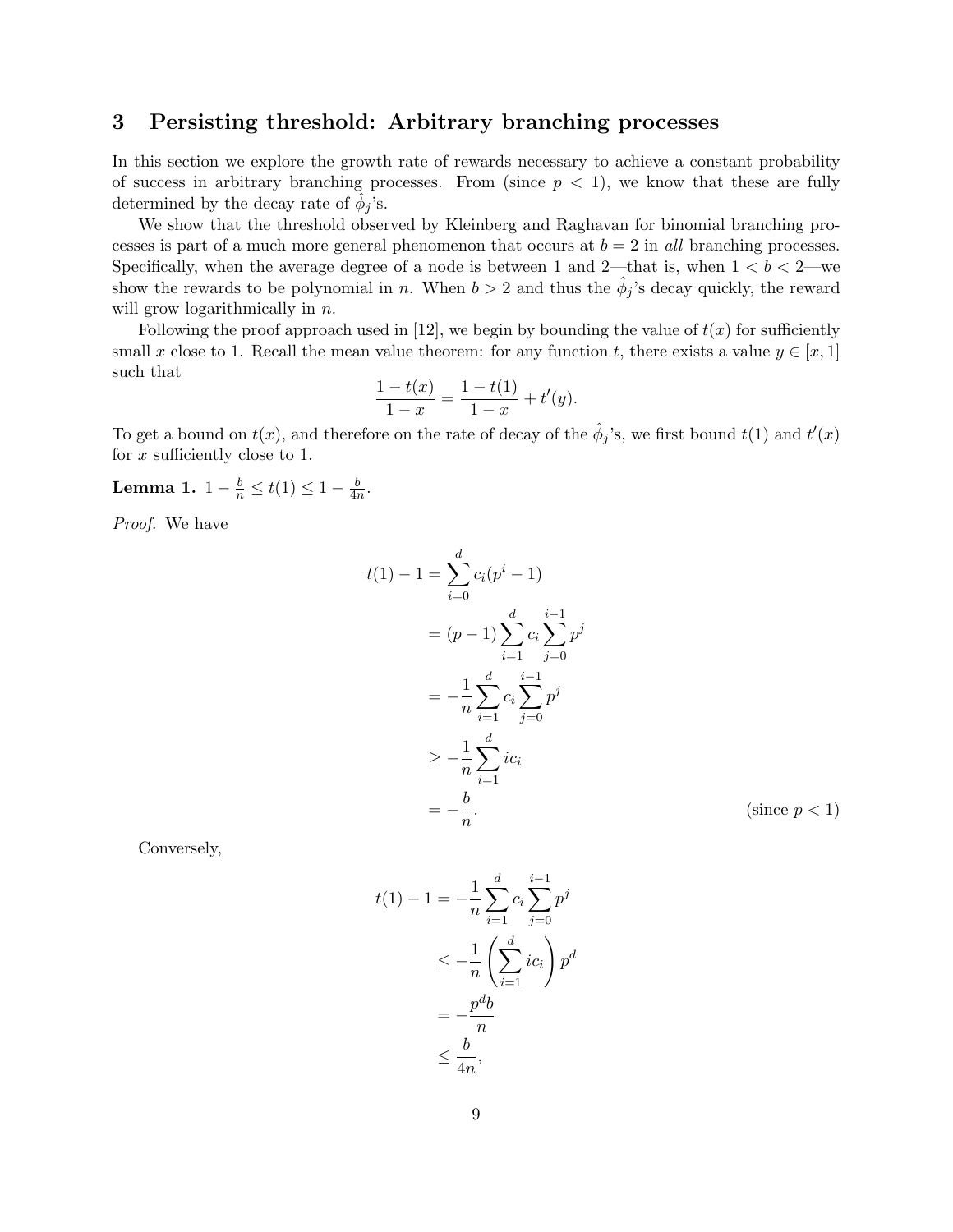where the last inequality follows if  $n > d$  which implies  $p^d = (1 - 1/n)^d \ge 1/4$  so long as  $d \ge 2$ . **Lemma 2.** Let  $1 > \epsilon > b/(4n)$ . Then, we have

$$
\frac{t'(x)}{pb}\in [1-5\epsilon d,1],
$$

when  $x \in [1 - \epsilon, 1].$ 

*Proof.* First, we claim that  $f(\delta) = (1 - \delta)^x \ge 1 - \delta x$  for  $\delta \in [0, 1]$  and  $x > 1$ . To see this, note that  $f(\delta)$  is a convex function since  $f''(\delta) = x(x-1)(1-\delta)^{x-2} \ge 0$  for  $x > 1$ . Now, the claim follows from the convexity of  $f(\delta)$  and the fact that  $1 - \delta x$  is just the sum of the first two terms of the Taylor expansion of  $f(\delta)$ .

Using this, we bound  $(p(1 - \epsilon))^d$ : we have

$$
(p(1 - \epsilon))^d = \left(1 - \frac{1}{n} - p\epsilon\right)^d \ge 1 - d\left(\frac{1}{n} + p\epsilon\right)
$$

$$
\ge 1 - 5d\epsilon,
$$

since  $\epsilon > 1/(4n)$ .

Finally, we have  $t'(x) = p\overline{T}'(px)$  and

$$
\overline{T}'(px) = \sum_{i=0}^{d} ic_i(px)^{i-1} \le \sum_{i=0}^{d} ic_i = b.
$$

It follows that  $t'(x) \leq pb$  for any  $x < 1$ . Since for any branching process  $t'(\cdot)$  is a monotone function, we also have  $t'(x) \geq t'(1-\epsilon)$ , and so it suffices to bound  $t'(1-\epsilon)$ . Since  $(p(1-\epsilon))^i$  is a decreasing function of i,

$$
t'(1 - \epsilon) = p\overline{T}'(p(1 - \epsilon))
$$
  
=  $p \sum_{i=0}^{d} ic_i (p(1 - \epsilon)))^{i-1}$   
 $\ge p(p(1 - \epsilon))^d \sum_{i=0}^{d} ic_i$   
 $\ge pb(1 - 5d\epsilon),$ 

from above.

We have placed bounds on the decay rate of  $t(x)$  only for x sufficiently close to 1. When these conditions are met, we can show a logarithmic bound on the number of iterations of  $t(\cdot)$  necessary to reduce the error probability from  $1 - \kappa_0/n$  to  $1 - \gamma$  for  $\kappa_0$  and  $\gamma$  sufficiently small. This fact follows from Lemma 1 and Lemma 2 for the same reasons as in [12].

**Lemma 3 ([12]).** Suppose  $p, b, \epsilon$  are such that  $pb(1-5d\epsilon) > 1$  and let  $0 < \gamma_0 < \gamma_1 \leq \epsilon$ . Let  $N(\gamma_0, \gamma_1)$  denote the number of iterations of the function  $t(\cdot)$  needed to reduce the probability of failure from  $1 - \gamma_0$  to at most  $1 - \gamma_1$ . Then,  $N(\gamma_0, \gamma_1) = \Theta(\log(\gamma_1/\gamma_0))$ .

 $\Box$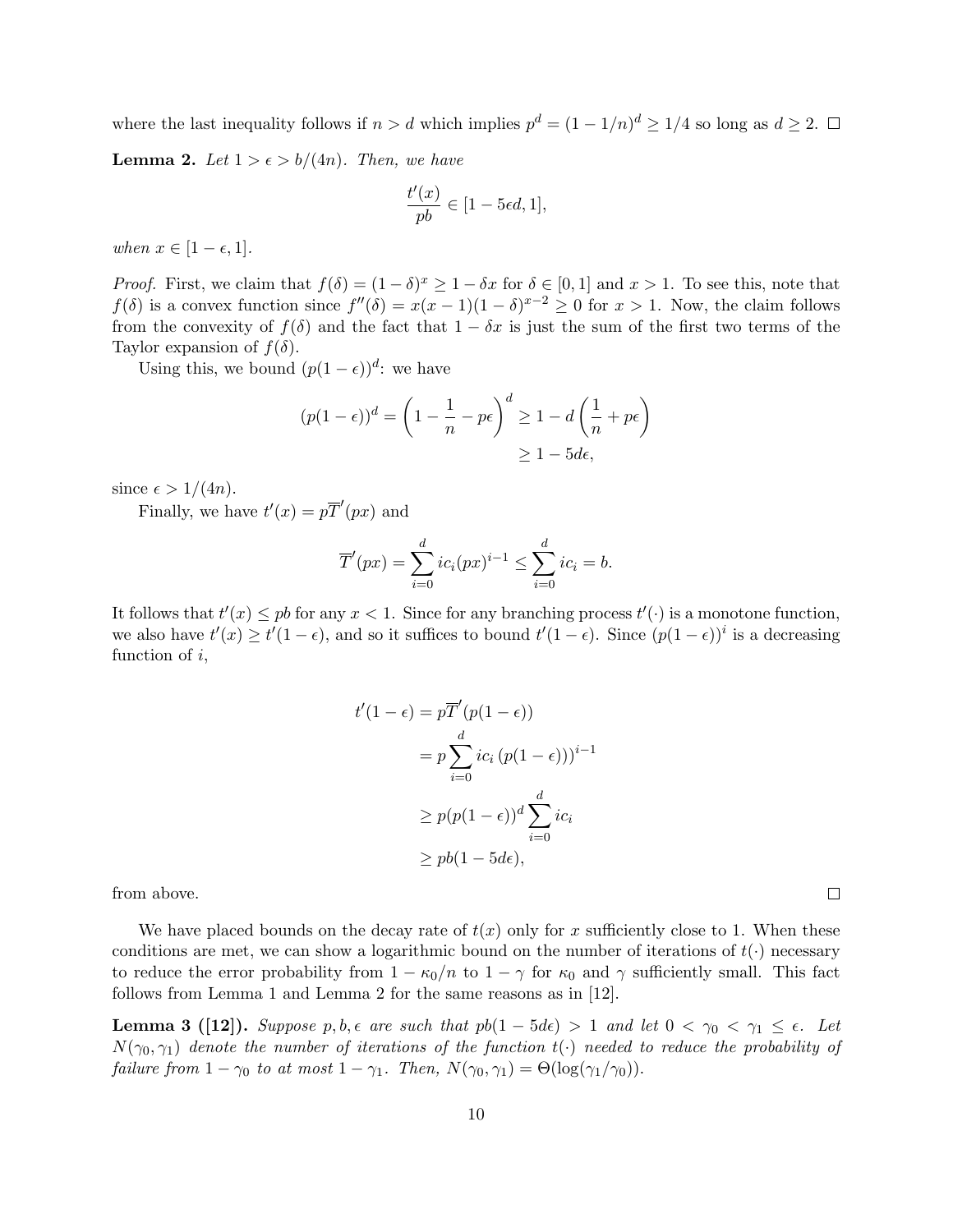We now show that the threshold behavior persists at  $b = 2$  for any branching process.

**Theorem 4.** Let  $\sigma < 1 - z_{\overline{T}}$  be a constant. For any branching process, if  $b > 2$ , then the utility required for the root to find the answer with probability  $\sigma$  is  $O(\log n)$  and if  $b < 2$ , then this utility is  $n^{\Omega(1)}$ .

*Proof sketch.* The proof structure mirrors [12]. For the case when  $b < 2$ , the crucial step is to obtain an upper bound on the decay rate of the  $\hat{\phi}_j$ 's for sufficiently small values of j, which we achieve using Lemma 2. Together with Lemma 3, this shows that we need  $n^{\Omega(1)}$  reward to achieve even a small but constant probability of success,  $\sigma_0$ .

For the case when  $b > 2$ , we can again use Lemma 2 together with Lemma 3 to show it is sufficient to offer  $O(\log n)$  reward to achieve a success probability of  $\sigma_0$ . It remains to show how to boost this success probability to  $\sigma$  with only constant additional reward. Let i<sup>\*</sup> be such that  $\forall i < i*,$  we have  $c_i = 0$  and  $c_{i*} > 0$ . Then we have  $t(x) = (px)^{i*} t_0(x)$  and  $\overline{T}(x) = x^{i*} \overline{T}_0(x)$ . From this definition,  $t_0(x)$  defines a branching process with non-zero extinction probability and clearly  $t_0(x) \geq t(x)$ . Since the process has non-zero extinction, we require only  $O(1)$  steps to improve the success probability to  $\sigma$ .  $\Box$ 

Thus, we have shown that the threshold behavior observed by Kleinberg and Raghavan persists at  $b = 2$ , even for the case of general branching processes.

## 4 Tight upper bounds for  $b < 2$

In the next section we consider how the rewards required behave when we increase the probability of success even further. To that end we would like to have a tighter characterization on the growth structure of rewards when  $b < 2$ .

We show that when  $1 < b < 2$  the rewards grow no faster than polynomial in n. This is not the case for  $b = 1$ , and in fact a separate threshold exists at  $b = 1$ . In the case of the deterministic ray when every node has exactly one child, the rewards grow superexponentially in the length of the path: to push the query h hops into the network the offered reward must be  $[\Omega(h)]!$ .

Recall that when  $b = 1$  and  $c_1 < 1$ , i.e., the branching process has a non-zero extinction probability, then it becomes extinct almost surely [2], and thus for  $b = 1$  the deterministic case is the only case where the asymptotic growth rate of rewards is well defined.

**Theorem 5.** Consider a query incentive network when the branching process is a ray  $(c_1 = 1, c_{\neq 1} = 1)$ 0). Then  $u_j \ge (j-3)!$  and therefore  $R_{\sigma}(n,1) = \vert \Omega(n) \vert!$ .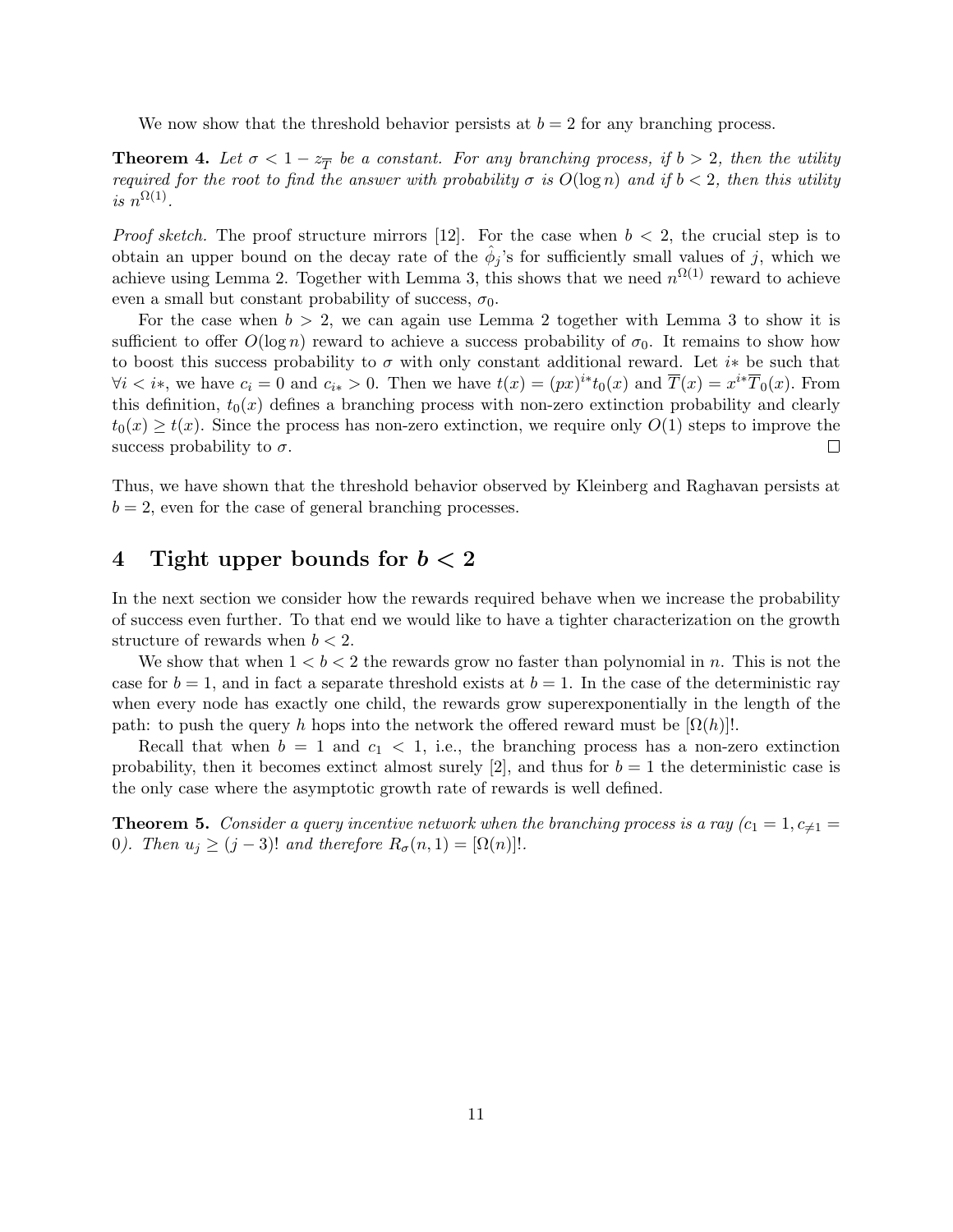*Proof.* For the case of the deterministic ray, we can write the closed-form solution  $\hat{\phi}_j = p^j$ . Then

$$
\frac{\Delta_{j+1}}{\Delta_j} \ge \frac{1}{\frac{1-\hat{\phi}_j}{1-\hat{\phi}_{j+1}} - 1}
$$
  
= 
$$
\frac{1-p^{j-1}}{p^{j-1} - p^j}
$$
  
= 
$$
\frac{(1-p)(1+p+\ldots+p^{j-2})}{p^{j-1}(1-p)}
$$
  
= 
$$
\frac{1}{p} + \frac{1}{p^2} + \cdots + \frac{1}{p^{j-2}}
$$
  

$$
\ge j-2.
$$

By induction,  $\Delta_{j+1} \ge (j-2)\Delta_j = (j-2)!\Delta_3$ . Since  $u_j > \Delta_j$ , we have  $u_j > (j-3)$ !. To conclude that  $R_{\sigma}(n, 1) = \mathbb{Q}(n)$ !, observe that the query needs to propagate  $\Omega(n)$  steps to be successful with  $\Box$ constant probability.

However, when  $b > 1$ , the reward is polynomial in n, as we show below. Let  $\kappa_0 > b/(2 - b)$  be a small constant. Then we have:

**Lemma 6.** Let  $\sigma_0 < \sigma$  be such that  $pb(1 - 6d\sigma_0) > 1$  and  $x \in [1 - \sigma_0, 1 - \kappa_0/n]$ . Assume  $p > 1/2$ . Then,

$$
\frac{1-t(x)}{1-x} \ge \frac{bd\sigma_0}{2} + 1.
$$

*Proof.* From Lemma 2, we have that  $t'(y) \geq pb(1 - 5d\sigma_0)$  and, by assumption,  $pb(1 - 6d\sigma_0) > 1$ . Thus we have that  $t'(y) \geq pb(1 - 5d\sigma_0) = pb(1 - 6d\sigma_0) + pbd\sigma_0 > 1 + pbd\sigma_0$ .

Now, from Lemma 1, we have that  $1 - t(1) \ge b/(4n) > 0$ . By the mean value theorem, we have that

$$
\frac{1-t(x)}{1-x} = \frac{1-t(1)}{1-x} + t'(y)
$$

$$
\geq \frac{b}{4n(1-x)} + pb(1 - 5d\sigma_0)
$$

$$
\geq 1 + pbd\sigma_0
$$

$$
\geq 1 + \frac{bd\sigma_0}{2}.
$$

We can now place a bound on the growth of rewards.

**Lemma 7.** Define  $\kappa_0$  and  $\sigma_0$  as above, and let j be such that  $\hat{\phi}_j \in [1 - \sigma_0, 1 - \kappa_0/n]$ . Then there exists a constant  $\beta > 1$  such that

$$
\frac{\Delta_{j+1}}{\Delta_j} \le \beta.
$$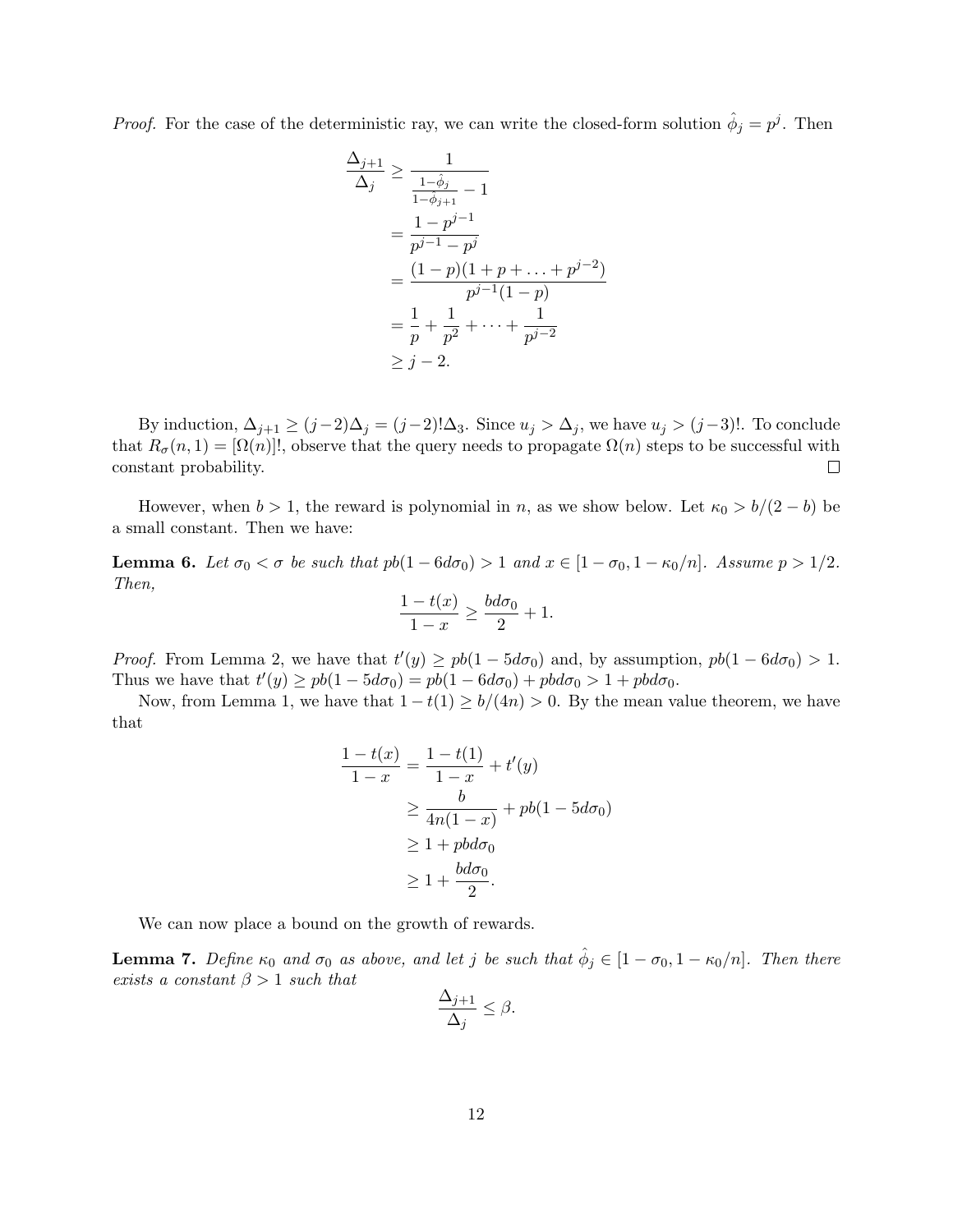*Proof.* By (since  $p < 1$ ),

$$
\frac{\Delta_{j+1}}{\Delta_j} \le \frac{1}{\frac{1-\hat{\phi}_j}{1-\hat{\phi}_{j+1}-1}} + 1
$$
\n
$$
\le \frac{1}{\frac{bd\sigma}{2}} + 1
$$
\n(from Lemma 6)

\n
$$
= \beta.
$$

We are now ready to state and prove the main theorem:

**Theorem 8 (Upper bound on the rewards).** Let  $\sigma_0$  be as above. Then for any branching process with  $b > 1$ , if the root desires an answer with constant probability  $\sigma < \sigma_0$ , then the reward necessary is at most  $n^{O(1)}$ .

*Proof.* We have that, by definition,  $r_j = r_{j-1} + \Delta_j = r_{j-2} + \Delta_{j-1} + \Delta_j$ . If we let  $\sigma_0 > \sigma$ , we have that for all  $j$ 's as in the lemma above,

$$
r_j \leq r_{j-2} + \Delta_{j-1}(1+\beta)
$$
  
\n
$$
\leq r_1 + \Delta_1 [1+\beta [1+\beta [\cdots [1+\beta(1+\beta)]\cdots]]]
$$
  
\n
$$
= r_1 + \Delta_1 \left[\sum_{i=0}^j \beta^i\right]
$$
  
\n
$$
= r_1 + \Delta_1 \frac{\beta^{j+1} - 1}{\beta - 1}.
$$

Lemma 3 tells us that  $j = O(\log n)$ . Therefore:

$$
R_{\sigma}(n, b) = O(n^c),
$$

for some constant c.

While we have proven the theorem above for any probability of success less than some small constant  $\sigma_0$ , we shall see in the next section that this is true for all  $\sigma < 1 - 1/n$ .

#### 5 Vanishing threshold: The high probability case

In this section we show that as we decrease the probability of failure to below a constant, the threshold behavior disappears. We show that in order to achieve an arbitrary failure probability of  $1 - \sigma = 1 - \sigma(n)$ , the reward depends on two quantities. The first is how much we need to achieve a constant probability of failure. Theorem 4 together with Theorem 8 show that this is  $O(\log n)$ when  $b > 2$  and  $n^{O(1)}$  when  $b \leq 2$ . The second is, given that the probability of failure is already a constant, how much more is needed to decrease the probability to  $1 - \sigma$ ; we show the latter is polynomial in  $1/(1 - \sigma)$ . Note that the second quantity begins to overtake the first quantity (for  $b > 2$ ) as soon as  $\sigma > 1 - 1/\log n$ . In particular, if  $\sigma = 1 - 1/n$ , the threshold behavior vanishes since the reward for all values of b becomes polynomial in  $n$ . For simplicity, we state and prove the result in terms of this specific value of  $\sigma$ .

First we show the lower bound on the growth of rewards. Note that it suffices to consider the case  $b > 2$  since the reward is at least polynomial in n when  $b < 2$ .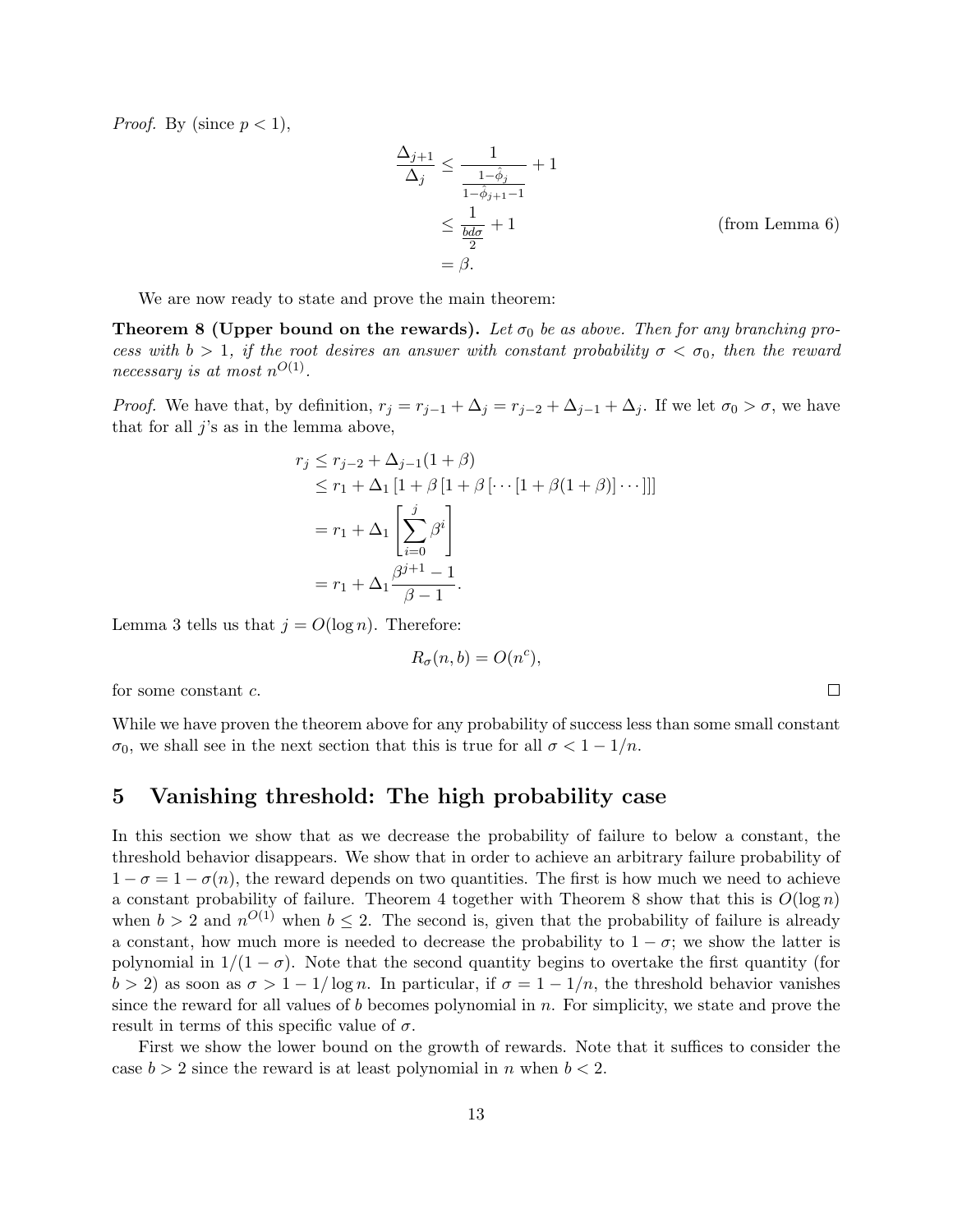**Theorem 9.** For any branching process,  $R_{1-1/n}(n, b) \geq n^{\Omega(1)}$ .

*Proof.* We begin by solving the problem for the full d-ary tree and then argue that this is the "best" case for the growth of costs. Thus, our goal is to show that for the full  $d$ -ary tree, the cost of obtaining a solution with probability  $1 - 1/n$  is  $n^{\Omega(1)}$ .

As we stated earlier, we assume  $b > 2$ . Let d be a constant with  $d > 2$ . Since  $b > 2$ , the rewards required to achieve a probability of failure of  $1/2$  is  $O(\log n)$ . Hence, from now on we assume that the probability of failure is below  $1/2$  and proceed with the rest of the analysis.

Consider the branching process corresponding to the full d-ary tree. Every node deterministically has d children. Effectively,  $t(px) = p^d x^d$ . Recall from (since  $p < 1$ ):

$$
\frac{\Delta_{j+1}}{\Delta_j} \ge \frac{1}{\frac{1-t(px)}{1-x} - 1},\tag{2}
$$

where x is the probability of failure after exploring  $j$  levels into the tree. Now,

$$
\frac{1 - t(px)}{1 - x} - 1
$$
\n
$$
= \frac{1 - px}{1 - x} - 1 + \frac{1 - px}{1 - x} \sum_{i=1}^{d-1} (px)^i
$$
\n
$$
\leq \frac{x}{1 - x} \cdot \frac{1}{n} + 2 \sum_{i=1}^{d-1} (px)^i \qquad \text{(since } (1 - px)/(1 - x) \leq 2)
$$
\n
$$
\leq \frac{2x}{n} + 2(d - 1)
$$
\n
$$
= 2x((d - 1)p + 1/n)
$$
\n
$$
\leq 2xdp.
$$

Thus from (2) we have

$$
\frac{\Delta_{j+1}}{\Delta_j} \ge \frac{1}{2xdp},\tag{3}
$$

i.e., we have bounded the growth ratio in terms of the probability of failure and showed it to be inversely proportional to x.

Next, recall that the probability of failure is  $(1 - 1/n)^N$ , where N is the total number of nodes. Since the total number of nodes in a d-ary tree of height j is  $\frac{d^{j+1}-1}{d-1}$  $\frac{d+1}{d-1}$ , to achieve a success probability of  $1 - 1/n$ , we need to explore  $k = \log_d(n \log n) + \Theta(1)$  levels of the tree. Let  $\ell$  denote the depth necessary to achieve a probability of failure of  $1/2$ ; note that  $\ell = \Theta(1) + \log_d n$ . From this,

$$
k - \ell = \log_d \ln n + \Theta(1). \tag{4}
$$

Let  $x_i$  be the probability of failure after exploring the tree to depth i. Then

$$
(x_{\ell})^{(d^{i-\ell-1})} \le x_{\ell+i} \le (x_{\ell})^{(d^{i-\ell})}.
$$
\n(5)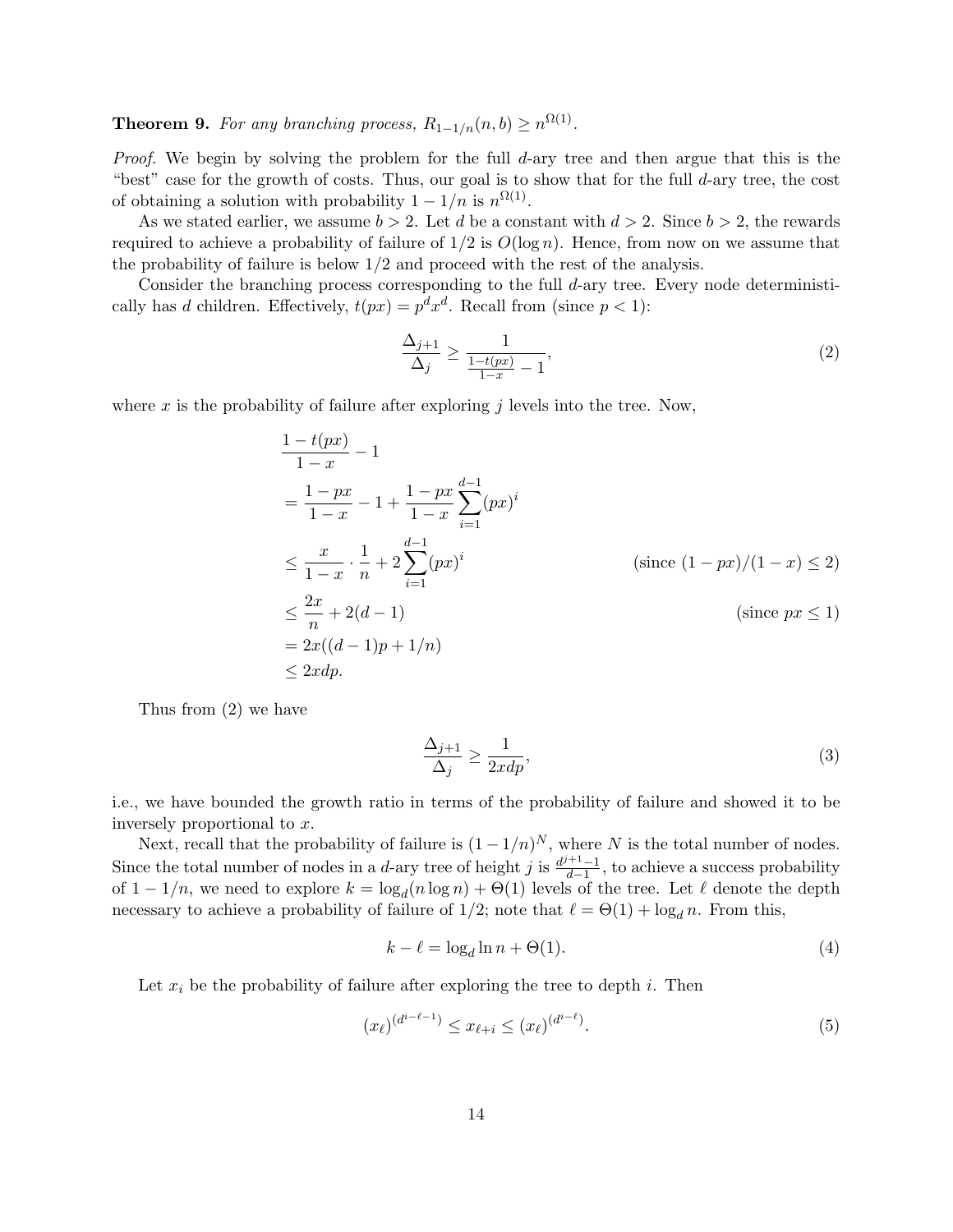Lower bounding  $\Delta_k$  is enough to complete the proof: we have

$$
R_{1-\frac{1}{n}}(n, b)
$$
  
\n
$$
\geq \Delta_k
$$
  
\n
$$
\geq \frac{\Delta_{k-1}}{2x_{k-1}dp}
$$
 (using (3))  
\n
$$
\geq \Delta_{\ell} \prod_{i=\ell}^{k-1} \frac{1}{2x_i dp}
$$
 (inductively)  
\n
$$
= \left(\frac{1}{2dp}\right)^{k-\ell} \exp\left(\sum_{i=\ell}^{k-1} \ln \frac{1}{x_i}\right)
$$
  
\n
$$
\geq \left(\frac{1}{2dp}\right)^{k-\ell} \exp\left(-\sum_{i=\ell}^{k-1} d^{i-\ell} \ln x_{\ell}\right)
$$
 (using (5))  
\n
$$
\geq \left(\frac{1}{2dp}\right)^{k-\ell} \exp\left(\sum_{i=\ell}^{k-1} d^{i-\ell}\right)
$$
 (since  $x_{\ell} = 1/2$ )  
\n
$$
\geq \left(\frac{1}{2dp}\right)^{k-\ell} \exp\left(d^{k-\ell-1}\right)
$$
  
\n
$$
\geq \left(\frac{1}{2dp}\right)^{k-\ell} n^{\Omega(1)}
$$
 (using (4))  
\n
$$
\geq n^{\Omega(1)},
$$

where the last inequality follows since  $d^{k-\ell} = \ln n$  implies  $(2dp)^{k-\ell} \le O(\ln^2 n)$ .

It is easy to see that there is nothing special about the full  $d$ -ary tree, and in fact the same transition occurs for any branching process that runs for  $log_d n + \Omega(log_d log n)$  steps. Consider any such branching process  $S$  with maximum degree  $d$ . The function  $s$  for  $S$  corresponding to the function t for the full d-ary tree satisfies  $s(px) \geq (px)^d = t(px)$ . Thus,

$$
\frac{1}{\frac{1-s(px)}{1-x}-1} \le \frac{1}{\frac{1-t(px)}{1-x}-1},
$$

and so the growth rate of rewards for  $S$  is only larger than that for the full  $d$ -ary tree.

We now proceed to prove upper bounds on the growth of rewards. Here we assume that the branching process can never die out, i.e.,  $c_0 = 0$ .

**Theorem 10.** For any branching process with  $c_0 = 0$  and  $b > 1$ ,  $R_{1-1/n}(n, b) = n^{O(1)}$ .

*Proof.* It suffices to upper bound  $\Delta_k$ , as we can always crudely bound  $R_{1-1/n}(n, b) \leq k\Delta_k$ . We have from (since  $p < 1$ )

$$
\frac{\Delta_{j+1}}{\Delta_j} \le \frac{1}{\frac{1 - t(px)}{1 - x} - 1} + 1.
$$
\n(6)

 $\Box$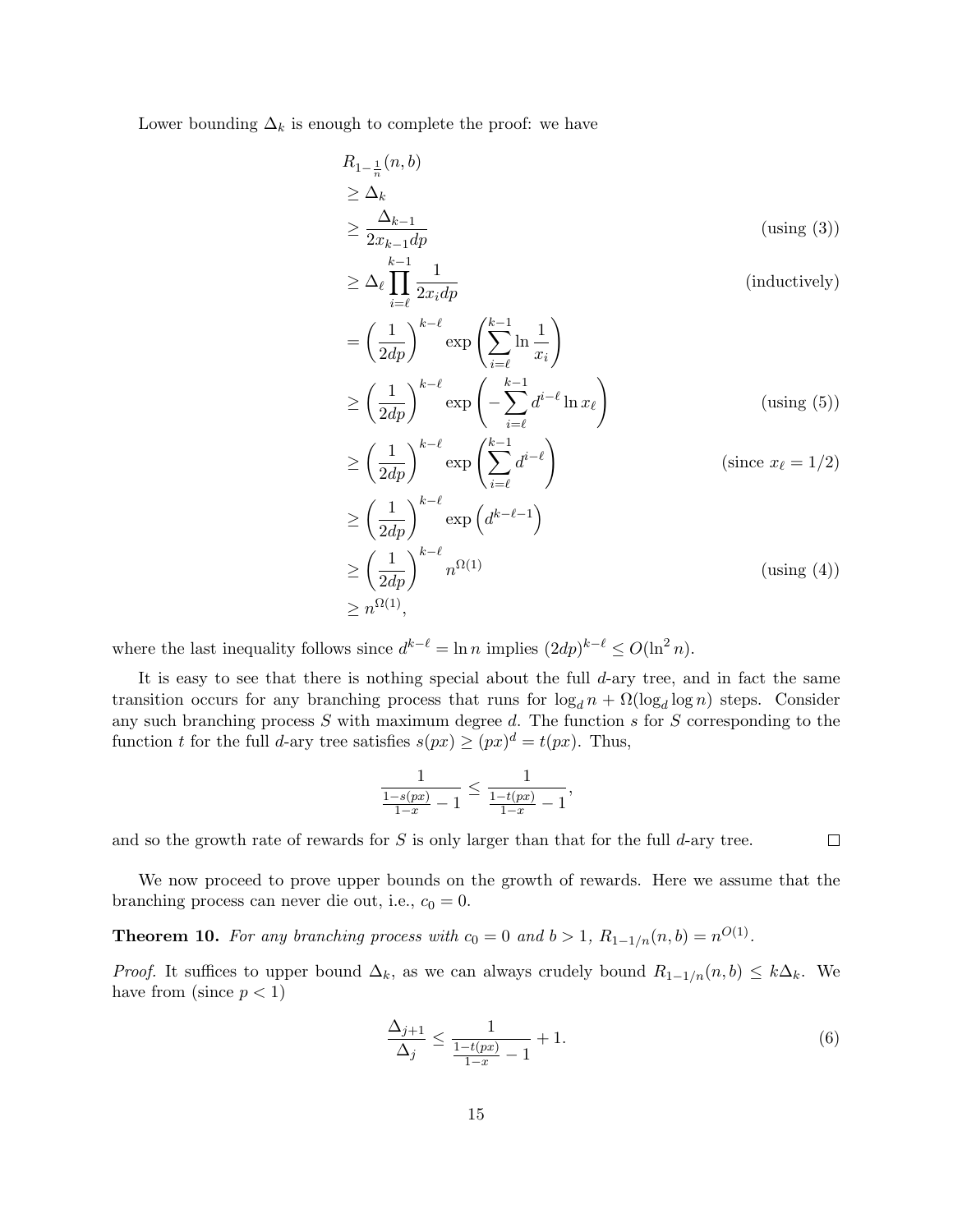We focus again on the denominator in (6).

$$
\frac{1 - t(px)}{1 - x} - 1 = \frac{1 - \sum_{i=0}^{d} c_i(px)^i}{1 - x} - 1 = \frac{x - \sum_{i=0}^{d} c_i(px)^i}{1 - x}.
$$
(7)

By assumption,  $c_0 = 0$ . Furthermore, since  $b > 1$ , it must be that  $c_1 < 1$ . Let  $\sigma_0$  be defined as before, and let  $y_0$  be such that

$$
\frac{1-t(p\sigma_0)}{1-\sigma_0}-1=\frac{\sigma_0}{y_0}.
$$

Observe that because t is a bounded-degree polynomial with nonnegative coefficients  $c_i < 1$ , for any  $x < 1 - \sigma_0$ :

$$
\frac{1-t(px))}{1-x} - 1 \ge \frac{x}{y_0}.
$$

We let  $\ell$  be such that  $\hat{\phi}_{\ell} \leq \sigma_0$ ; note that

$$
k - \ell = O(\log_d \log n). \tag{8} \quad \Box
$$

Now for  $k > \ell$ ,

$$
\Delta_k \le \Delta_\ell \prod_{i=\ell}^{k-1} \frac{y_0}{x_i} + 1 \tag{using (6)}
$$

$$
\leq \Delta_{\ell}(y_0+1)^{k-\ell} \prod_{i=\ell}^{k-1} \frac{1}{x_i}
$$
 (since  $x_i \leq 1$ )

$$
\leq \Delta_{\ell}(y_0+1)^{k-\ell} \prod_{i=0}^{k-\ell} x_{\ell}^{-d^i} \tag{using (5)}
$$

$$
= \Delta_{\ell}(y_0 + 1)^{k-\ell} \exp\left(\sum_{i=0}^{k-\ell} -d^i \log(x_{\ell})\right)
$$
  
\n
$$
\leq \Delta_{\ell}(y_0 + 1)^{k-\ell} \exp\left(O(d^{k-\ell+1})\right)
$$
  
\n
$$
\leq \Delta_{\ell}(y_0 + 1)^{O(\log_d \log n)} \exp(O(\log n))
$$
 (using (6))  
\n
$$
\leq \Delta_{\ell} n^{O(1)}.
$$

Using this, we obtain the bound on the rewards as follows.

$$
R_{1-1/n}(n, b)
$$
  
\n
$$
\leq R_{1/e}(n, b) + \sum_{i=\ell}^{k} \Delta_i
$$
 (using Theorem 8)  
\n
$$
\leq n^{O(1)} + (k - \ell)n^{O(1)}
$$
  
\n
$$
= n^{O(1)}.
$$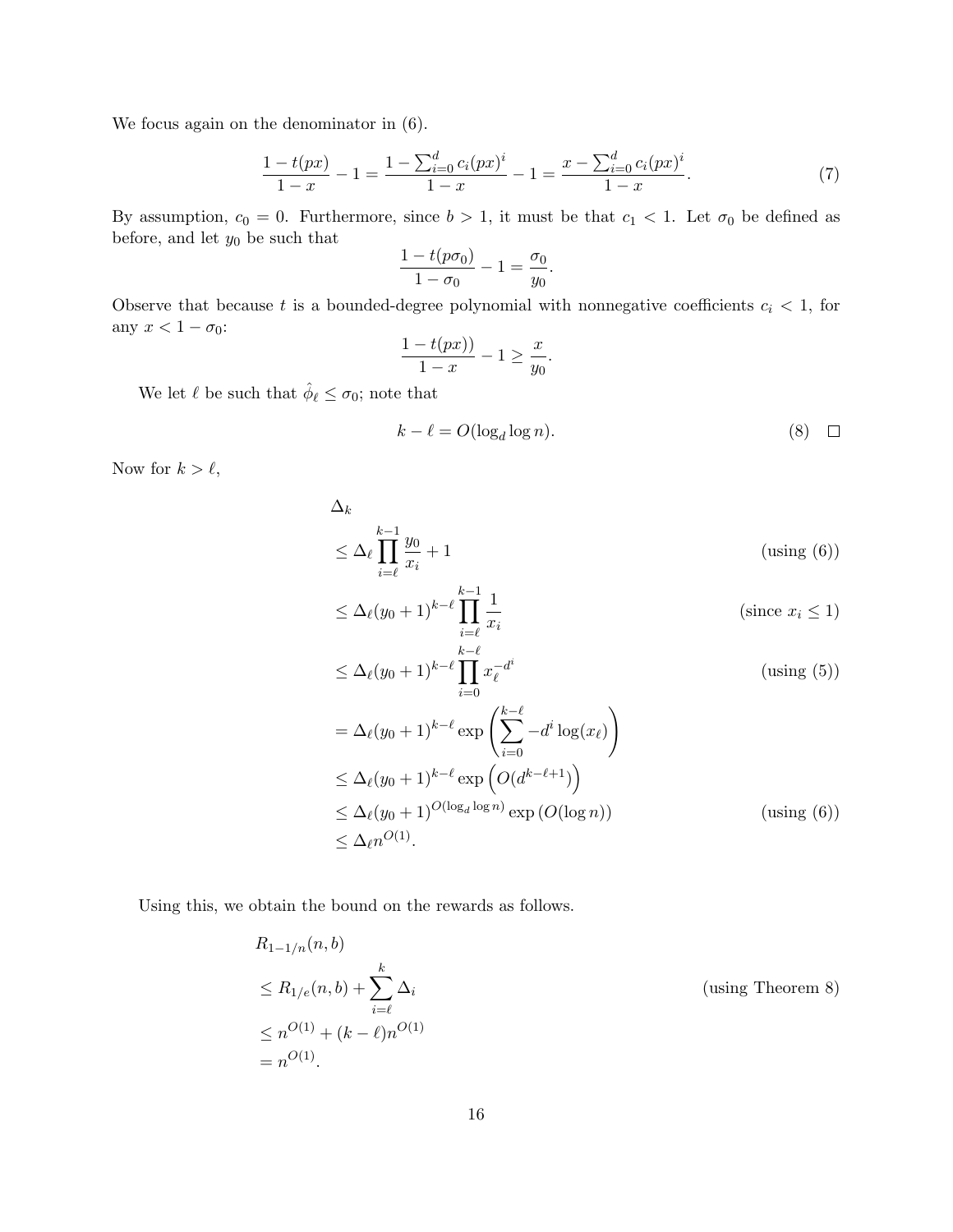### 6 Conclusions and Future Work

We have taken a closer look at the threshold behavior in query incentive networks introduced by Kleinberg and Raghavan [12]. In particular, we have shown that the threshold they observe when the average node degree crosses 2 is present in the case of arbitrary branching processes. This result indicates that the basic phenomena behind the threshold may be generalizable even further, to a much wider range of network models. (Indeed, as a first step along these lines, we can show that the threshold persists when the network is a layered graph that can be nicely embedded into a tree.) Any results along these lines would be extremely interesting, and would undoubtedly reveal new insights into the problem.

On the other hand, we have shown that the threshold behavior disappears as the failure probability is reduced to be inversely polynomial with the rarity of the answer. This result demonstrates another intriguing behavior in query incentive networks. As the model encodes many practical scenarios further study is necessary to fully understand the effect of selfish behavior on information systems.

#### Acknowledgments

We thank Jon Kleinberg and Prabhakar Raghavan for many useful discussions.

This work was done in part while the first, second, fourth, and fifth authors were visiting Yahoo! Research. The first author was supported in part by NSF grant CMMI-0620811; the second author was supported in part by an NSF Graduate Research Fellowship; the fourth author was supported in part by a grant from Carleton College; and the fifth author was supported in part by a Microsoft Research Live Labs fellowship and NSF Grant ITR-033164.

### References

- [1] Z. Abrams, R. McGrew, and S. Plotkin. Keeping peers honest in eigentrust. In Proc. Workshop on the Economics of Peer-to-Peer Systems, 2004.
- [2] K. B. Athreya and P. E. Ney. Branching Processes. Dover Publications, Inc., New York, 2004.
- [3] J. J. Brown and P. H. Reingen. Social ties and word-of-mouth referral behavior. J. Consumer Research, 14:350–362, 1987.
- [4] P. Domingos and M. Richardson. Mining the network value of customers. In Proc. Conference on Knowledge Discovery and Data Mining (KDD), pages 57–66, 2001.
- [5] D. Dutta, A. Goel, R. Govindan, and H. Zhang. The design of a distributed rating scheme for peer-to-peer systems. In Proc. Workshop on the Economics of Peer-to-Peer Systems, 2003.
- [6] R. Guha, R. Kumar, P. Raghavan, and A. Tomkins. Propagation of trust and distrust. In Proc. International Conference on the World Wide Web (WWW), pages 403–412, 2004.
- [7] Z. Gyöngyi, H. Garcia-Molina, and J. Pedersen. Combating web spam with trustrank. In Proc. Conference on Very Large Data Bases (VLDB), pages 576–587, 2004.